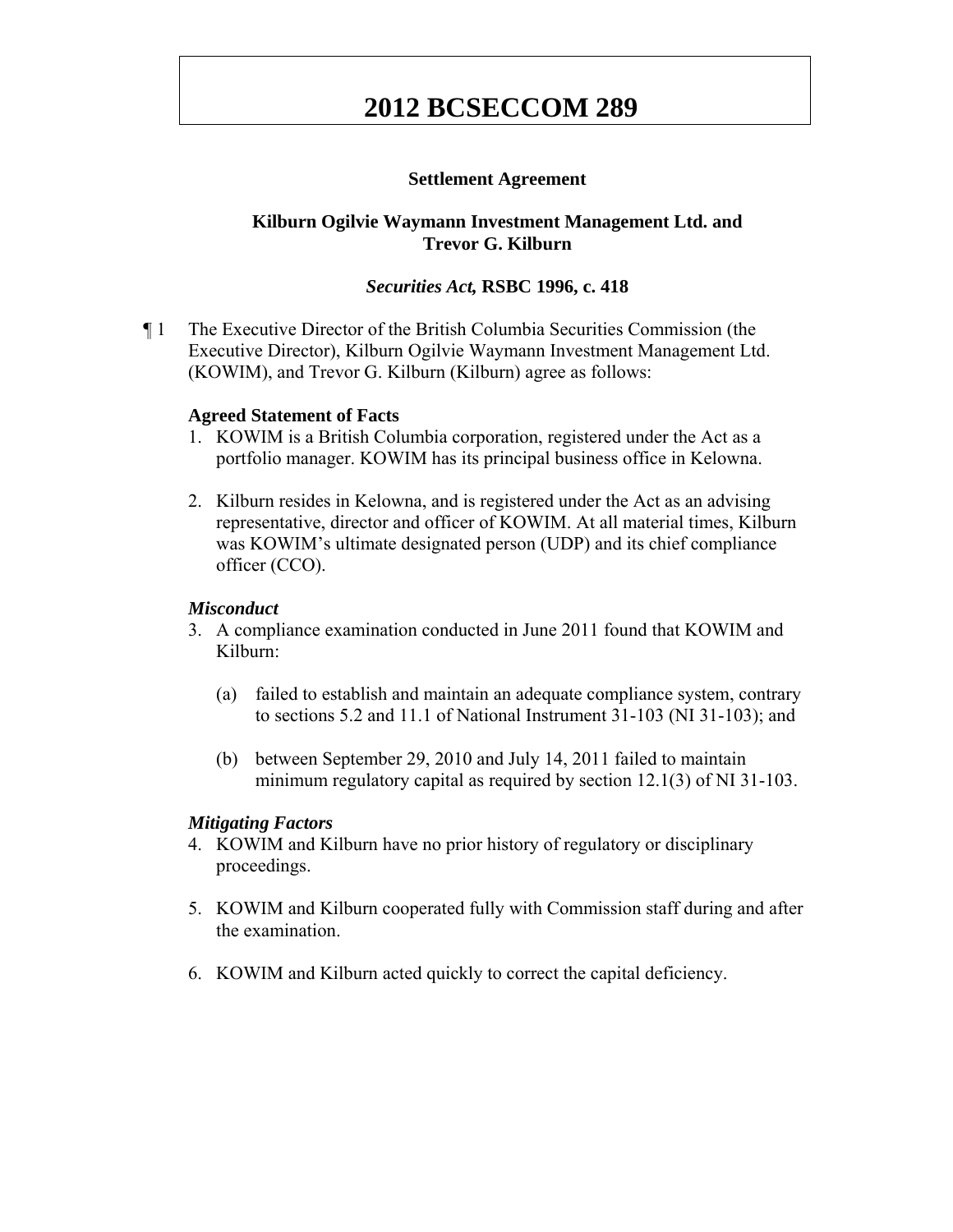- 7. Before staff fully completed the examination, Kilburn chose to hire an experienced compliance consultant to build a more comprehensive, firm specific compliance system, and to rewrite a comprehensive Policy and Procedures Manual for KOWIM.
- 8. The compliance consultant subsequently reviewed the firm's compliance system and found that:
	- (a) it was in compliance with sections 5.2 and 11.1 of NI 31-103; and
	- (b) the firm is monitoring its regulatory capital to ensure it exceeds minimum requirements.

# *Undertakings*

9. KOWIM and Kilburn undertake to pay \$12,000.00 to the Commission, which is due and payable immediately without further demand.

## **Order**

¶ 2 Under the *Securities Act,* RSBC 1996, c. 418 (Act) the Executive Director will issue an order that Kilburn and KOWIM be reprimanded under section 161(1)(j), for KOWIM's significant compliance deficiencies.

## **Consent to Reciprocal Orders**

¶ 3 Any securities regulator in Canada may rely on the facts admitted in this agreement solely for the purpose of making an order similar to the one contemplated above.

## **Waiver**

¶ 4 Kilburn and KOWIM waive any right they may have, under the Act or otherwise, to a hearing, hearing and review, judicial review or appeal related to, in connection with, or incidental to this settlement.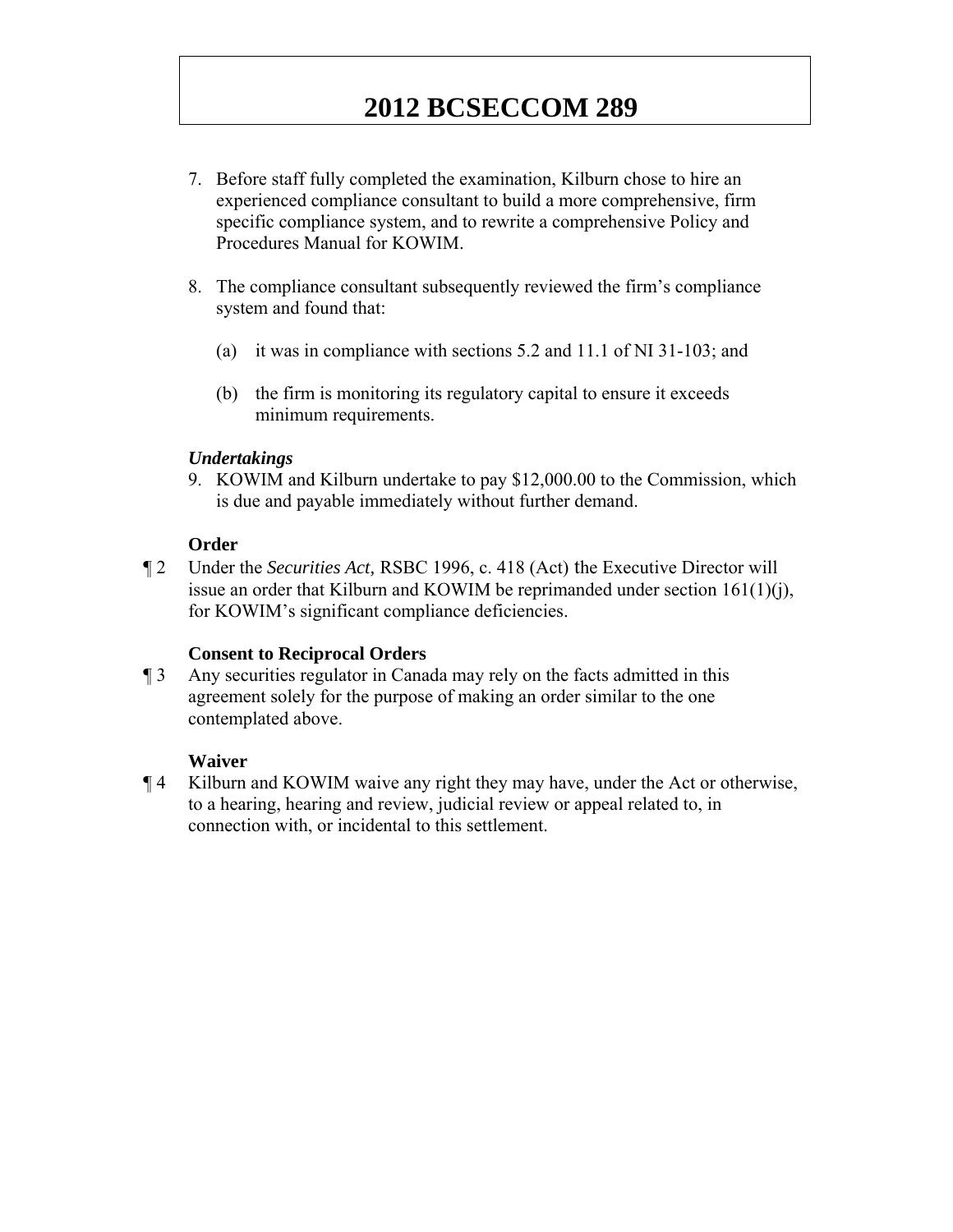#### **Counterpart**

- ¶ 5 This Settlement Agreement may be executed in counterpart.
- ¶ 6 July 13, 2012
- ¶ 7 "Trevor Grant Kilburn" ) Trevor Grant Kilburn )  $)$ Personal information has been redacted to protect the privacy of a third party Witness Signature (1)  $)$ Personal information has been redacted to protect the privacy of a third party ) Witness Name (please print) )  $)$ Personal information has been redacted to protect the privacy of a third party ) Address ) Personal information has been redacted to protect the privacy of a third party  $)$ Personal information has been redacted to protect the privacy of a third party ) Occupation )

"Trevor Kilburn" ) ¶ 8 Kilburn Ogilvie Waymann ) Investment Management Inc. ) (Signing Authority) )  $)$ Trevor Kilburn ) Print Signing Authority Name )  $)$  Personal information has been redacted to protect the privacy of a third party ) Witness Signature  $)$  Personal information has been redacted to protect the privacy of a third party ) Witness Name (please print) )  $)$ Personal information has been redacted to protect the privacy of a third party ) Address ) Personal information has been redacted to protect the privacy of a third party )  $)$ Personal information has been redacted to protect the privacy of a third party ) Occupation (1)